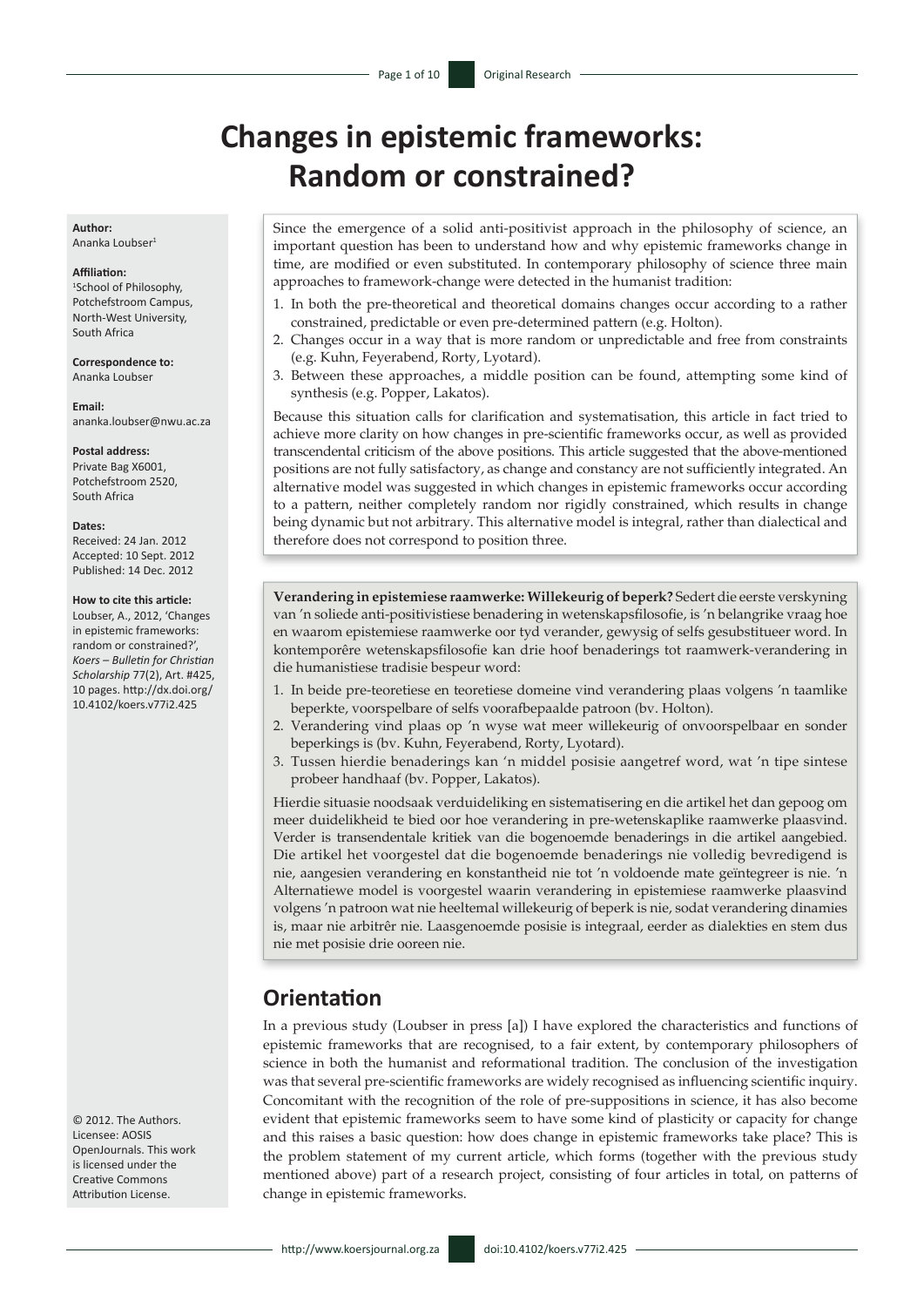Unlike the previous article, here both pre-scientific and scientific frameworks are considered (the latter being discussed most). In contemporary philosophy of science the demarcation between pre-scientific and scientific thinking has been complex and problematic (cf. Coletto 2011) and falls outside of the scope of this article. However, I should at least clarify that in this article terms like 'pre-scientific' (or 'pretheoretical') refer to frameworks such as religious ground motives and worldviews, whilst terms like 'scientific' (or 'theoretical') refer for example to philosophy, a theorem, a special science and other related frameworks. In some cases frameworks contain both scientific and pre-scientific elements, for example Kuhn's idea of the paradigm and subsequently also the disciplinary matrix (cf. Loubser in press [a]).

The term 'change' refers to variations in the presuppositions, content and convictions embedded in epistemic frameworks. These variations can be either intrinsic (causing more profound change) or peripheral (causing only superficial change). I do *not* imply, however, that an epistemic framework (e.g. a worldview) can be transformed into a different type of framework (for instance a religious ground motive). The issue of change should be regarded as related but not identical to the theme of progress. In fact, the main question of this article is not whether or not, or how scientific progress occurs but how change (progressive or not) occurs.

In some cases, in contemporary philosophy of science it has been argued that changes in epistemic frameworks occur according to a constrained pattern (in both the theoretical and pre-theoretical domains). For example, in the case of the theoretical domain, Holton (1973:13–18) has argued that changes are not random, but follow at least some predictable lines.

In other cases, however, arguments are provided in support of the opposite view, namely that changes in epistemic frameworks are to a large extent random or free and unpredictable. Kuhn (1970a:176; cf. 1970b:260–263), for example, might be interpreted as viewing changes in paradigms as a result of persuasion due to propaganda (Lakatos 1970:177–180; 140 fn. 3), whilst Feyerabend (1975:40; 43–46 & 1985:xiii) proclaims that 'anything goes' in terms of method and that changes occur randomly also at worldview level. Contributions from Rorty (1990:3–15) and Lyotard (1984:83–86) also seem to support the idea that changes are quite unpredictable. Between the above mentioned opposite views, a middle position, attempting a kind of synthesis, is found. Arguments by Popper (1963:132; 222 & 1970:57) and Lakatos (1970:91–195) seem to be in support of such a middle position. These rather polarised approaches call for clarification and systematisation: do changes in epistemic frameworks occur in a random or patterned manner?

The hypothesis underlying this article is that change and constancy are related to epistemic frameworks according

to a pattern referring to the irreducibility of coherents**<sup>1</sup>** , where change and constancy exist in cohesion. Constancy is the necessary substrate for change in such a way that change cannot occur or be detected without reference to constancy. In this hypothesis, I agree with Strauss (2009:13 cf. 163– 167) that change can only occur 'on the basis of something persistent or constant'. This means that change does occur but is never completely random or absolute. Instead, it is deeply integrated with constancy. Although at this stage this hypothesis can only be introduced, a full discussion and justification are provided in a further article (Loubser in press [b]).

The issue of change and constancy is one of perennial interest in philosophy and will continue to have relevance as long as philosophy is alive. This article only focuses on a limited time period and on a limited field of study (philosophy of science). Nevertheless, the historical survey presented here is rather extended, stretching from the 1920s to the 1990s. The reason is that it is necessary to trace the development of the specific themes in a sufficiently broad range of examples in order to illustrate the three main positions mentioned above. At the same time, to avoid excessive extension of the historical part, the more recent decades are not taken into account. (In the process, however, the most prominent contemporary philosophers of science are considered).

The leading theoretical arguments in support of my analysis will take the following form. I will give a description of three viewpoints held in the humanist tradition in philosophy of science:

- 1. changes in frameworks occur in a way that is rather structured, constrained or pre-determined
- 2. changes in frameworks occur in a rather free and random manner
- 3. framework changes occur in a manner which is partially constrained and partially random.

In all these 'models', I will argue that change and constancy are not sufficiently integrated. In turn these positions, I suggest, are related to the two poles (nature and freedom) of the humanist ground motive. After formulating a hypothesis on the pre-theoretical foundations of these three positions, I will propose an alternative that follows the work of Stafleu (1987:153–157) in the reformational tradition. I will argue in favor of a position of patterned framework changes, in which change is neither completely random nor rigidly predetermined, but always integrated with constancy.

The purpose of this article is to clarify how epistemic frameworks change and this is intended to provide the basis for further studies into the *factors* that influence these changes. Furthermore, it may facilitate dialogue between two

<sup>1.</sup>The 'coherents' refer to an ontology of modal aspects (or modes of being) of temporal reality. Dooyeweerd (1979:40–41) distinguishes between fifteen modalities (the numerical, spacing halo reality. Distinguishes between to each other, but none the less display an analogical coherence. The mutual relationships between the aspects can be seen in the form of anticipations (where one aspect refers to another aspect later in the modal order) and retrocipations (where an aspect refers to another aspect earlier in the modal order). As an example of retrocipation, consider the concept 'economical pressure': here the economical aspect refers backwards to the physical aspect.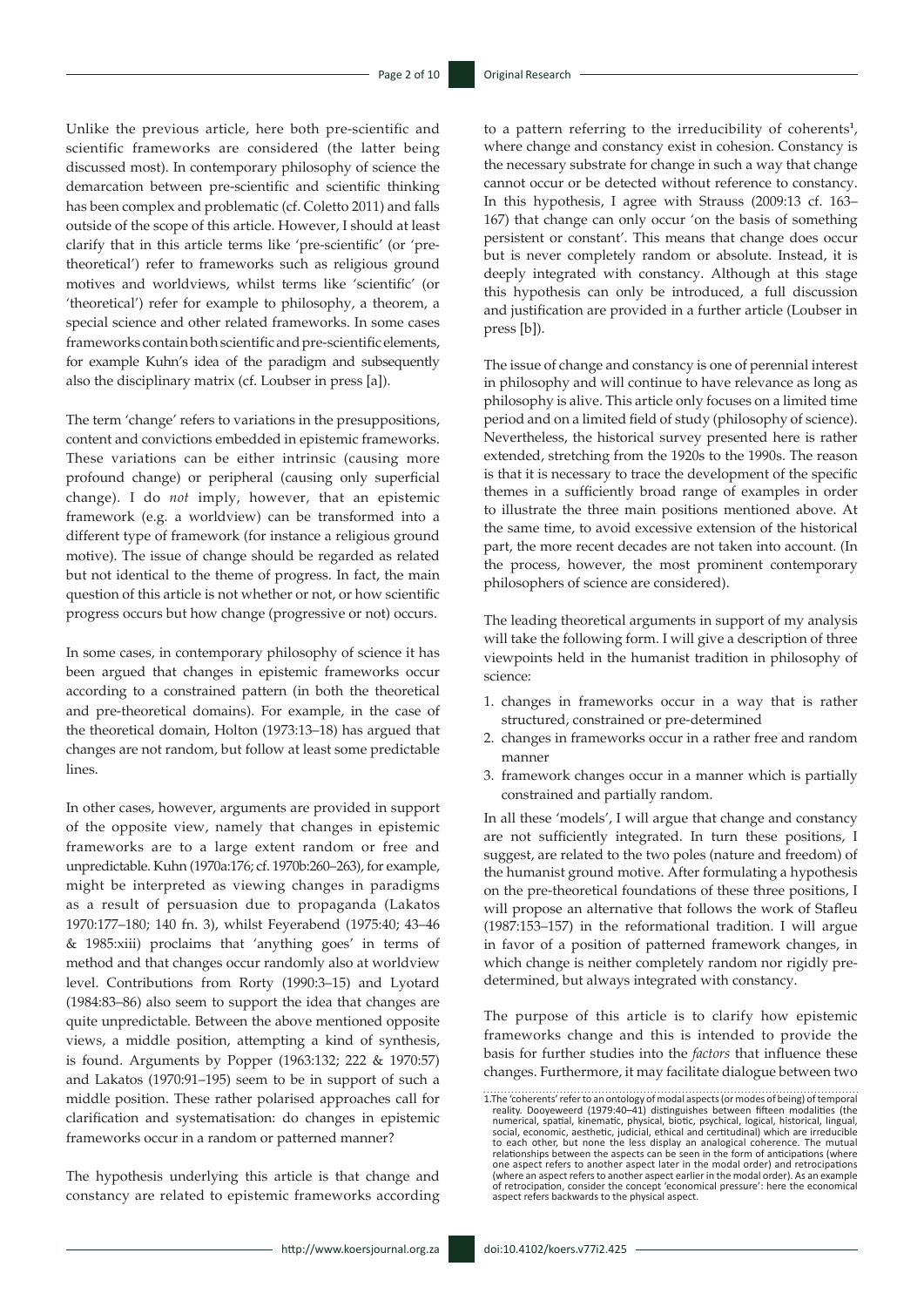traditions (humanist and reformational) that proceed from rather different starting points. Let us begin by considering the way in which scientific development was conceived by supporters of the Received View of science.

# **Patterned or constrained change Cumulative changes in the Received View**

According to Suppe (1974:3), during the 1920s philosophers of science construed scientific theories as 'axiomatic calculi' which were given 'partial observational interpretation by means of correspondence rules'. This analysis (referred to as the Received View) was a product of logical positivism and was to be understood according to the basic tenets of the latter movement (Suppe 1974:6).

Suppe states that the Received View goes hand in hand with a view of scientific development, known as the *thesis of development by reduction* in that the former is presupposed by the latter (Suppe 1974:56). According to this view, scientific theories (when highly confirmed) are accepted as relatively free from the threat of future disconfirmation (Suppe 1974). This means that development in science is supposed to take the following form:

- 1. confirmed theories are extended to have a greater scope
- 2. new highly confirmed theories are developed for related domains
- 3. confirmed theories are incorporated into comprehensive theories (pp. 55–56).

This causes scientific progress to be regarded as a 'cumulative enterprise, extending and augmenting old successes with new successes' and furthermore, 'old theories are not rejected or abandoned once they have been accepted; they are just superseded by more comprehensive theories to which they are reduced' (Suppe 1974:56). This can be regarded as an example of constrained or patterned change. Against this background we can now consider the views of Gerald Holton, who believes that framework changes follow at least recurrent and persistent 'themes'.

### **Holton and persistent themata**

Holton (1978:8) finds that scientific concepts, methods, propositions or hypotheses contain elements that function as 'themata' in constraining, motivating, guiding or even polarising scientific research and scientists (as individuals or communities). These themata (often not explicitly stated in scientific work) can have three different uses: as thematic concept (e.g. the application of the concept of 'symmetry' or of 'continuum'), as methodological thema (e.g. the preference for expressing the laws of science in 'constancies', 'extrema' or 'impotency') and as thematic proposition or thematic hypothesis (e.g. overarching statements like the two principles of special relativity) (Holton 1978:9).

Some of Holton's more interesting findings seem to be that themata occur in 'antithetical couples' (e.g. evolution and devolution, constancy and simplicity, reductionism and holism, hierarchy and unity etc.) and that this seems to be related to the 'dialectical nature of science as a public, consensus-seeking activity' (Holton 1978:10). Moreover, according to Holton (1978:10) the amount of themata (as singlets, doublets or triplets) is very small, with new additions being very rare. This means that themata are ancient and persistent (Holton 1978:10) and that old themata fare very well in newly elaborated contexts.

The existence of themata appears to give scientific frameworks some constant identity through growth and changes, even in the most radical advances (Holton 1978:10–11). In contrast to Holton, however, some authors in the philosophy of science seem to occupy a middle position between constrained changes and more random framework changes. In the next section, we will investigate the views of Karl Popper.

# **The 'middle position'**

### **Karl Popper: Changes through conjectures and refutations**

For Popper, changes in scientific frameworks cannot be sufficiently explained by the psychological propensity of the individual scientist (Popper 1961:154). Because science is practiced socially (rather than individually) the result can be a free competition of ideas which will eventually lead to progressive scientific change (Popper 1961:154–155). Of course, this proliferation of many different hypotheses necessitates rigorous methods of testing and falsification.

By 'conjectures and refutations' scientists can learn from their mistakes through mutual criticism (Popper 1963:vii; cf. 1979:260–261). Refuted theories become stepping stones towards improved knowledge and by repeated refutations the most corroborated scientific theories gradually approach the truth (Popper 1963:245). This means that, for Popper, changes in scientific frameworks occur in a way that is rather gradual, in the sense of a continuous reform of weaker theories. It is important to note that this 'linear' growth does not occur automatically (driven by some internal force in the development of science) but is rather the result of a laborious process of falsification (Popper 1963:365). Furthermore, the surviving theories should not be considered as having reached any kind of ultimate truth, because the 'elimination of a finite number of such explanations cannot reduce the infinity of the surviving possible explanations' (Popper 1979:264–265). Perhaps it is only natural for Popper (1996:1) to describe scientific changes from an 'evolutionary' perspective, through a kind of analogy of natural selection.

For Popper (1996) three levels of adaptation have something fundamental in common:

- 1. genetic adaptation
- 2. adaptive behavioural learning
- 3. scientific discovery (pp. 2–3).

On all three levels, progress starts from an 'inherited structure' and on the scientific level this corresponds to the dominant scientific conjectures and theories (Popper 1996:3). On all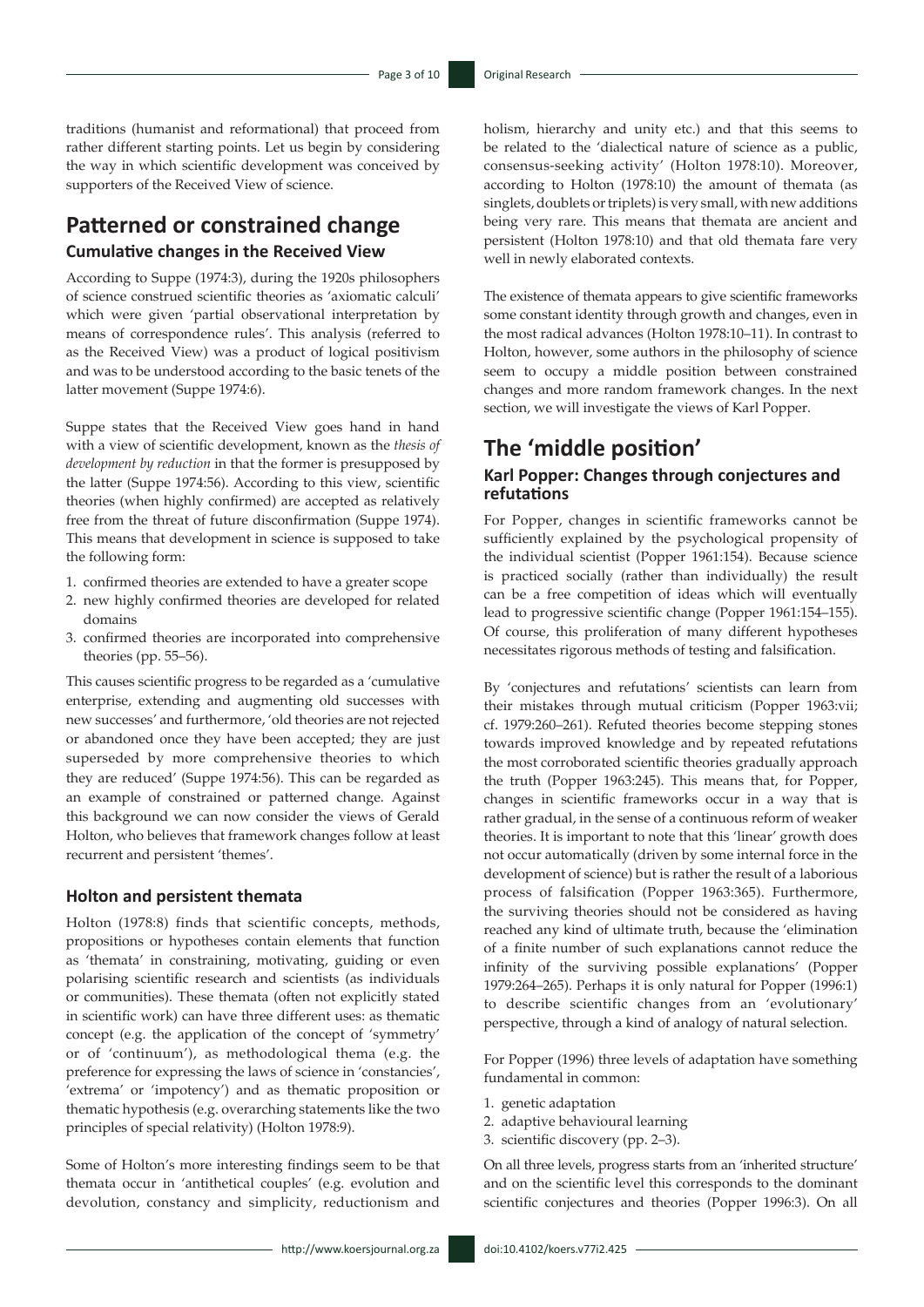levels, the structure is transmitted through instruction and, on the scientific level specifically, by social tradition and imitation (Popper 1996:3). On all three levels the instruction comes from within the structure and changes on the scientific level will become new instructions that continue to arise from within (Popper 1996:3). When the instructions are exposed to 'environmental pressures', for instance theoretical problems, they are changed by processes which are partly random and, on the scientific level, become new and revolutionary tentative theories (Popper 1996:3). For Popper, scientific change is thus partly originating from within (and therefore partly constrained) and at least partly random.

Furthermore, the next stage of scientific change involves a process of 'selection' or a stage of elimination of error (Popper 1996:3). For Popper (1996:3) this natural selection is a kind of negative feedback on all three levels. This selection process will never reach an equilibrium state, as no perfect or optimal trial solution is likely to be found and because new instructions that emerge will, in turn, effect change in the environment (Popper 1996:4). On the scientific level, such environmental changes occur, for example, when new conjectures open up new and unexpected problems (Popper 1996:4).

The scientific level, however, differs from both the genetic and behavioural levels, by being more creative and revolutionary (Popper 1996:6). Scientific theories are formulated linguistically and duly become 'objects outside of ourselves' which can subsequently be subjected to criticism (Popper 1996:6–7). The linguistic nature of theories imbues scientific discovery with the creative imagination of 'explanatory story-telling, myth making and poetic imagination' (Popper 1996:7). What this means for changes in scientific frameworks, is that changes are the result of both conservative, traditional or historical elements, as well as more revolutionary or critical elements. Scientific change, although somewhat evolutionary, also displays a linear pattern. In the end, it is 'pattern' which gets the priority: in fact, refuted theories become 'stepping stones' towards 'better' theories, in continuity with the evolutionary line (Popper 1963:243−245). In the next section, another example of an author adopting a 'middle position' is investigated.

### **Can framework changes perhaps be predicted? Imre Lakatos**

According to Lakatos, great scientific achievements should not be considered as isolated theories, but rather as 'research programmes', to be evaluated in terms of 'progressive' or 'degenerating' problemshifts**<sup>2</sup>** (Lakatos 1978:110). Scientific change occurs when research programmes supersede each other, that is, one research programme overtakes another in terms of progress (Lakatos 1978:110). Because it is conventionally acceptable to retain 'spatio-temporally

. . . . . . . . . . . . . . . .

singular factual statements', as well as 'spatio-temporally universal theories', some continuity is present within scientific change (Lakatos 1978:110). Such continuity evolves from research programmes, which consists of methodological rules instructing scientists on what research paths to take up ('positive heuristic') or to avoid ('negative heuristic') (Lakatos 1970:132).

Lakatos's research programmes are further characterised by their 'hard core' which is considered by provisional decision to be irrefutable and which defines problems, foresees anomalies and turns them victoriously into examples, all according to plan (1978:110–111). The hard core of the research programme further outlines the construction of a belt of auxiliary hypotheses which forms the 'protective belt' of the research programme (Lakatos 1978:110). According to Lakatos (1970:133) it is the protective belt which gets tested, re-adjusted and even replaced in order to defend the thus hardened core.

It is interesting to note that, for Lakatos (1970:132), both the positive and negative heuristic indicate (implicitly) the conceptual framework and language of scientific research programmes. This may mean that, in Lakatos's epistemic model, continuity is not linked to the structural order for reality**<sup>3</sup>** , but rather seated in the knowing (human) subject. Scientific change, however, is not simply arbitrary but follows somewhat predictable 'methodological rules'. In this sense one may say that even in Lakatos's moderate position 'pattern' retains some priority over randomness.

The authors mentioned in the following sections, however, detect more 'freedom' in framework changes.

## **Unconstrained change Thomas Kuhn: changes in normal and revolutionary science**

In *The structure of scientific revolutions* (1970a) Thomas Kuhn describes scientific change in terms of two distinct phases of science, namely normal and revolutionary science. In the case of normal science, scientists are not aiming explicitly at innovation and therefore change is very limited. The changes are determined by a community of scientists working under the same epistemic framework. According to Kuhn (1970a:168), the members of the group have shared training and experience and, as such, are the 'sole possessors of the rules of the game or of some equivalent basis for unequivocal judgments'. This means that the scientific community will decide which changes are acceptable under their shared paradigm. Their judgment will be in favour of changes that are aligned with the accepted theories. For Kuhn (1970b:246; 1970c:4–5) the aim of normal science amounts to 'puzzle-solving'. During normal scientific practice the

<sup>2.</sup>For Lakatos (1978:112) a research programme is progressive when its theoretical growth anticipates its empirical growth, that is, when novel facts are successfully predicted ('progressive problemshift'). Degenerating problemshifts occur when the<br>theoretical growth of the research programme cannot keep up with its empirical<br>growth and it only gives post hoc explanations of chance disc anticipated and made by rival programmes. In this case, the research programme is said to be 'stagnating'

<sup>3.</sup>In using the phrase 'structural order for reality', I follow the distinction made by Hart (1984:38, 85). According to Hart the order *for* reality refers to 'the order of conditions to which the empirical world conforms'. This can be contrasted with the order *of* reality, referring to the 'experienced world of subjective existence'. As such, the structural order *for* reality conditions scientific thought, since science investigates a 'system of universality' holding for the world of individual existence (Hart 1984:38; cf. Coletto 2007:7).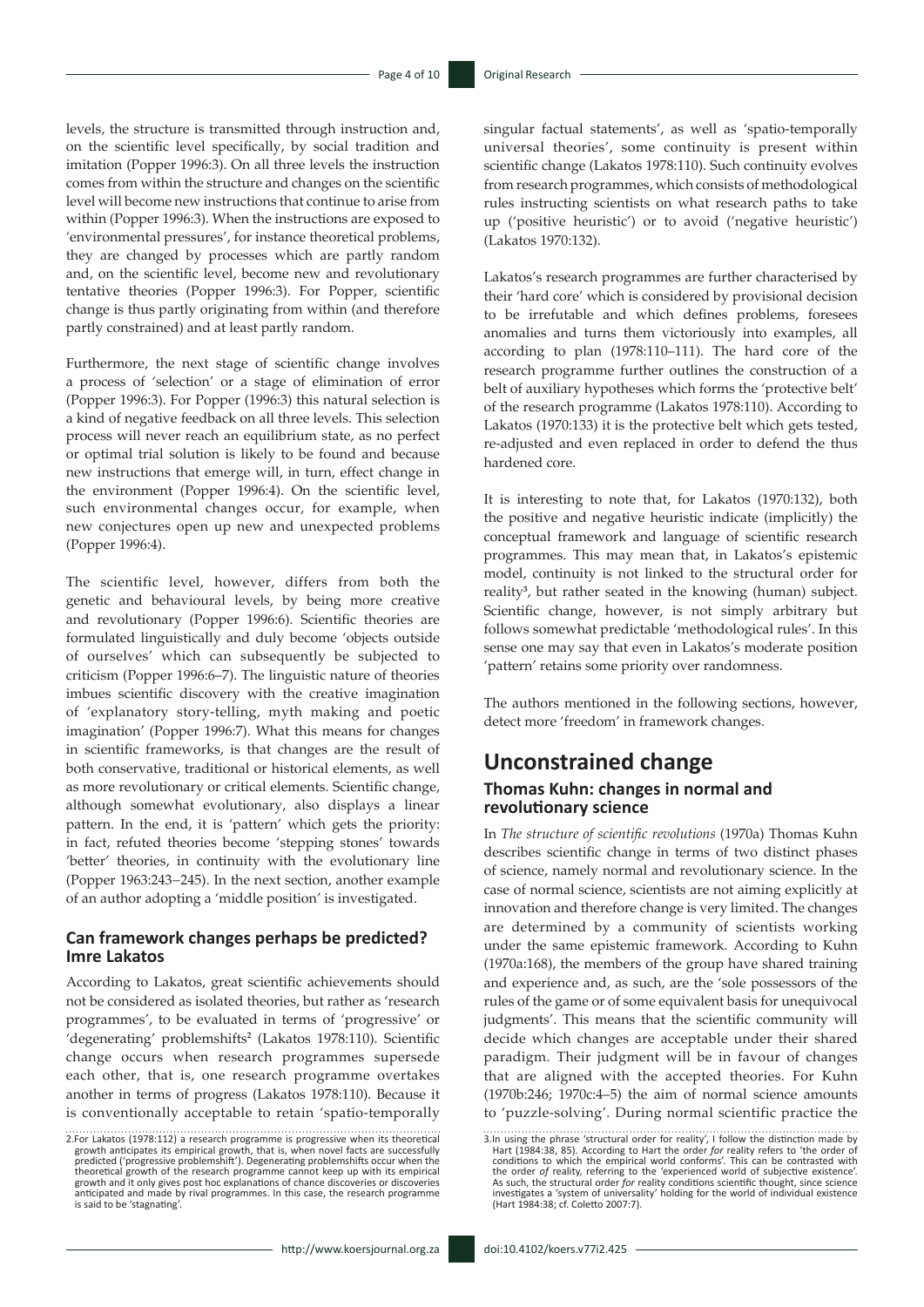premises of the ruling paradigm will define the puzzles to be solved, guarantee that the puzzles are indeed solvable and determine when a suitable solution is reached. This means that the changes in normal science will be 'cumulative' in the sense that they are merely further elaborations of accepted theories, as new puzzles will be solved with 'conceptual and instrumental techniques close to those already in existence' (Kuhn 1970a:96).

As in the normal phase of science the changes continue to share the premises of the paradigm and add to the collective achievements of the scientific community, they are viewed (by the particular scientific community) as constituting progress (Kuhn 1970a:162–163). However, Kuhn (1970a:163), in quoting Max Planck, states that in the end progress in normal science is 'simply in the eye of the beholder'. It is important to note, of course, that this 'beholder' is not simply an individual scientist, but rather a community of scientists reaching consensus.

According to Kuhn (1970b:247), normal science progresses because the community of scientists can take an accepted theory for granted (rather than criticise it) and can explore it to almost 'esoteric depth and detail otherwise unimaginable'. Because this in-depth exploration is bound to uncover anomalies, normal science will ultimately take a critical turn into what Kuhn terms 'revolutionary science'. A brief look at this fundamental phase of Kuhnian science is necessary.

In revolutionary science, changes occur in terms of replacing one paradigm with another, after 'nature itself' has undermined the professional security and has problematised the prior achievements of the scientific community (Kuhn 1970a:169). The alternative (i.e. new) paradigm will only be embraced by the community if it has the potential to resolve generally recognised problems and if it preserves a large part of the concrete puzzle-solving ability of the old paradigm (Kuhn 1970a:169).

Despite its improved puzzle-solving ability, the new paradigm is not a better representation of what nature is really like (Kuhn 1970a:206). Contrary to Popper, this means that successive paradigms do not increasingly approach the truth (Kuhn 1970a:170).4 This lack of an ultimate goal in scientific revolutions, has led Kuhn to dwindle between revolution and evolution, in his choice of terms, to describe the nature of paradigm changes. According to Kuhn (1970a):

The net result of a sequence of such [*revolutionary selections*], separated by periods of normal research, is the wonderfully [*adapted*] set of instruments we call modern scientific knowledge. Successive stages in that developmental process are marked by an increase in articulation and [*specialisation*]. And the entire process may have occurred, as we now suppose biological [*evolution*] did, without benefit of a set goal, a permanent fixed scientific truth, of which each stage in the [*development*] of scientific knowledge is a better exemplar. (pp. 172–173)

4.For Kuhn, 'truth' in this case refers to the ontological match between the postulated entities and that which is really out there and since there is no theory-independent way to understand what is out there, the idea of truth as such (for Kuhn) becomes 'illusive in principle' (Kuhn 1970a:206).

http://www.koersjournal.org.za doi:10.4102/koers.v77i2.425 -

Furthermore, because paradigm changes do not imply directed ontological development, scientific revolutions are 'non-cumulative' (Kuhn 1970a:92). These characteristics of paradigm changes could easily be interpreted in a manner that would make change rather unconstrained.

### **Evaluation of Kuhn's views**

According to Lakatos (1970:178–180; cf. 140 fn. 3), the Kuhnian view of scientific change implies that there are very few logical reasons for revolutions, but many psychological ones. When a Kuhnian paradigm comes into 'crisis', this denotes (for Lakatos 1970:178) a psychological state of 'contagious panic'. Furthermore, the new paradigm will be incommensurable with the previous one (each containing its own standards) and there will be no supra-paradigmatic rational standards with which to compare them (Lakatos 1970:178).

Kuhn's insistence on the role of the scientific community in paradigm-choice, has further led Lakatos to describe Kuhnian paradigm change as causing a 'bandwagon effect' which will eventually become a 'mob rule' as individual scientists imitate the great scientists by submission to the collective wisdom of the community (Lakatos 1970:178–179). I agree with Lakatos's interpretation: Kuhnian revolutions may eventually be the result of propaganda or rhetorical persuasion.5

For Kuhn (1970a:94) the circular argument (presupposing a paradigm whilst arguing for its defence) is indeed an effective form of persuasion in a scientific community, leading to a form of assent that is rhetorical (and therefore not logically or even probabilistically given).

To summarise, Kuhn clearly has two different sides to his conceptions of change in scientific frameworks: considering revolutionary science, paradigm changes are rather unconstrained. But we also have periods of normal science, during which changes in frameworks are 'linear', 'additive' or 'cumulative' (Kuhn 1970a:52–53; 96; cf. 1970b:250). Therefore, Kuhn may be seen as holding a rather moderate position amongst authors who consider changes to be rather free and unconstrained. Although Kuhn regards it as incorrect to describe his position as a form of relativism, he leaves the door open for partial relativism.6 One of the most prominent figures to step through this open door was Paul Feyerabend.

#### **Paul Feyerabend and methodological anarchy**

For Feyerabend, the dynamics of scientific change are the result of the interplay of two principles, namely 'proliferation and tenacity' (Feyerabend 1970:210). Scientists must be allowed to 'introduce new ideas even when popular views

<sup>5.</sup>In partial defence of Kuhn, it should be noted that he does not simply propose that might makes right in the sciences, and that scientists are the victims of a history rewritten by the powers that be, since the special nature of scientific communities qualifies them for arbitration of professional matters (Kuhn 1970a:167).

<sup>6.</sup>Kuhn (1970b:264–266) states: 'In one sense of the term I may be a relativist, in a more essential one I am not.' In the first sense Kuhn refers to his view of scientific development as being fundamentally evolving, unidirectional and irreversible, which results in some scientific theories being considered better than others. In the second sense, Kuhn refers to his view that truth is a term with only intra-theoretic applications, which results in certain scientific theories being no better than others in representing what is really 'out there' in nature.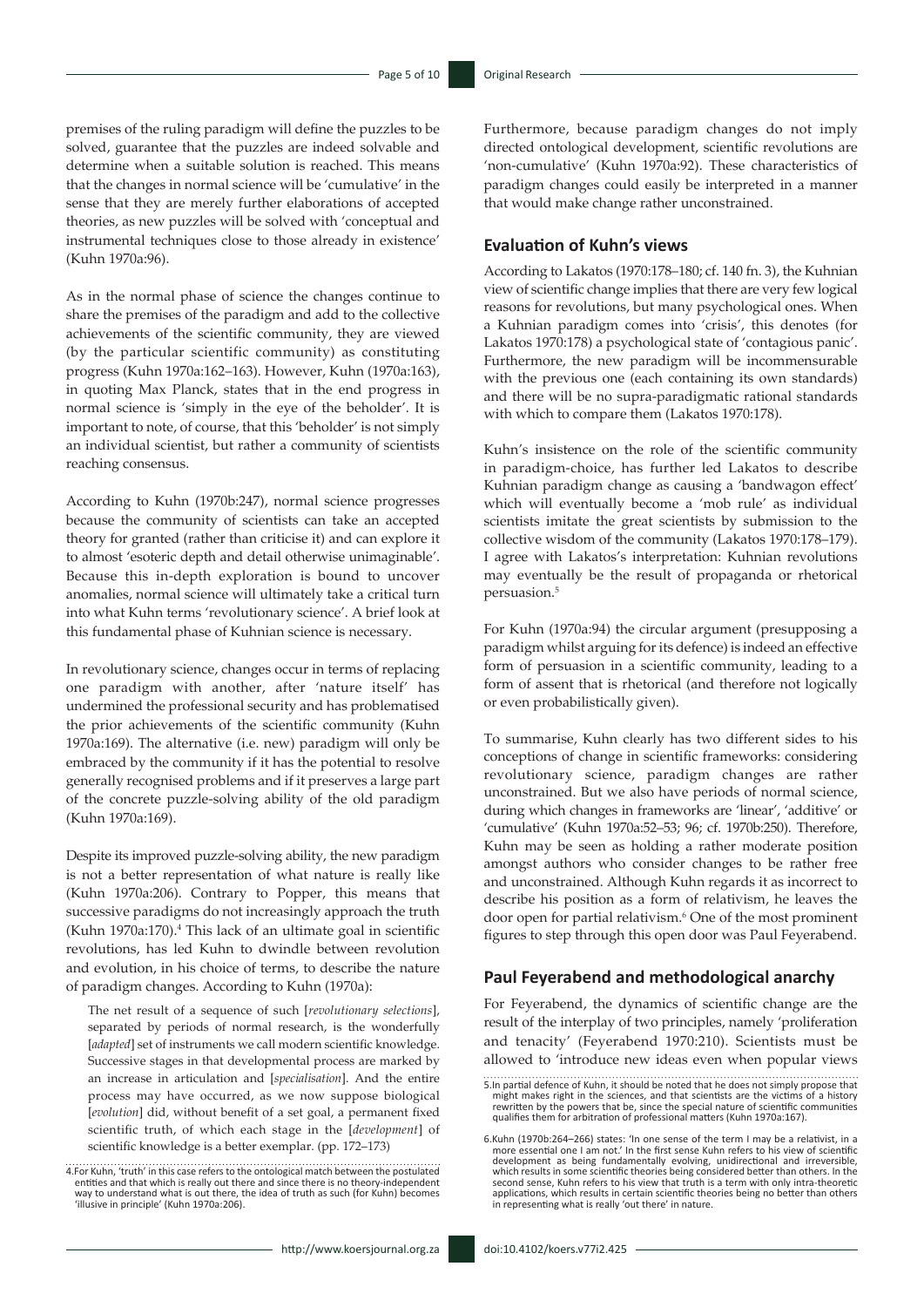should appear to be fully justified and without blemish' and at the same time have the right to 'retain ideas in the face of difficulties' (Feyerabend 1970:210). Noteworthy are the undertows of subjectivism and relativism<sup>7</sup> in Feyerabend's understanding of the principles.

With regards to 'proliferation', Feyerabend (1970:210) seems to support relativism by stating that people should be able to follow their inclinations and that 'there is no need to suppress even the most outlandish product of the human brain'. With his view of 'tenacity', Feyerabend subscribes to a form of subjectivism, where 'one is encouraged not just to follow one's inclinations, but to develop them further' and to employ criticism (in the form of comparison with existing alternatives) in order to strengthen one's own views (Feyerabend 1970:210). According to Feyerabend (1970:210), however, both proliferation and tenacity support the ultimate aim of science: '*…happiness and the full development of an individual human being is now as ever the highest possible value*' [italics inserted by author]

To reach this highest possible aim, Feyerabend (1975:29–32) advises us to proceed in a counter-inductive manner. Without 'chaos', no knowledge and no progressive change will be possible (Feyerabend 1975:179). The reason for this approach is that any fixed method rests on a too limited view of the complexity of the human condition (Feyerabend 1975:27). The freedom of the individual is elevated to a point where it is to be fully unconstrained. The scientist is therefore free (like the sophists of antiquity) to defend different ideas in different circumstances, to hold no idea and all ideas at the same time. According to Feyerabend (1975:189), the scientist may change his views 'as a result of argument, or of boredom, or of a conversion experience, or to impress a mistress, and so on'. In the end, the only principle for epistemic change that Feyerabend (1975:28) is willing to defend, is 'anything goes'.

For Feyerabend, changes in scientific frameworks are therefore not guided by well-defined programmes (because the anarchistic method contains the conditions for the realisation of all possible programmes), but change is rather guided by 'vague urges' or 'passion' (Feyerabend 1975:26). In the wake of Feyerabend (though in a more moderate spirit) more authors seem to agree that changes in frameworks occur in a manner that is rather free and random.

## **Change after Feyerabend**

Although it is certainly not the only trend after Feyerabend, some authors do continue in the vein of unpredictability of change (though in a more moderate spirit). For Lyotard science, as a kind of 'language game', cannot yield certain knowledge (Lyotard 1984:38–39). In this language game, scientific knowledge is constantly reduplicated, that is, 'citing its own statements in a second-level discourse (autonymy) that functions to legitimate them'8 (Lyotard 1984:38). According to Lyotard (1984), the need for legitimation itself causes a process of delegitimation:

There is an erosion at work inside the speculative game [of science], and by loosening the weave of the encyclopedic net in which each science has to find its place, it eventually sets them free. (p. 39)

This 'internal erosion of the legitimacy principle of knowledge' has the result of creating a 'constant flux' of areas of enquiry (Lyotard 1984:39). This causes a crisis in scientific knowledge. Apart from not being able to legitimise itself, the game of science has no special authority over any other game, because (although each kind of game has its own set of rules) all games are on par with the others (Lyotard 1984:40). In the end, for Lyotard (1984:41) only 'language practice' and 'communicational interaction' provide some legitimation. Postmodern science focuses on 'undecidables', on the limits of precise control, on catastrophes, paradoxes and other related subjects , and this causes evolution in science to be 'non-rectifiable' and 'paradoxical' (Lyotard 1984:60).

Richard Rorty seems to agree that truth is 'a property of linguistic entities' and that these languages are made by us, rather than found in the world (Rorty 1990:7). This means that the world cannot tell us what language game to play (Rorty 1990:7). However, Rorty does not simply substitute objective criteria for the choice of language game with subjective criteria (Rorty 1990:7). For Rorty, changes in language games are not the result of conscious decisions, but rather the result of the loss or acquisition of 'habits' in using certain words. It would seem as if, in Rorty's model, changes in scientific frameworks are the result of customs of vocabulary.

Further examples of authors who emphasise freedom of change in a postmodern climate could be included (e.g. Bloor, Barnes, Collins and other 'social constructivists'), but I will have to stop here. This brings us to the end of this historical overview and in the next section I will propose a transcendental criticism of the polarisation described in the previous sections.

# **At the roots of constrained and random change**

### **A reformational hypothesis**

We have seen that several authors regard changes in prescientific and scientific frameworks as being either free and random or quite constrained. In some cases, a synthesis of the two views is attempted. In most cases, however, the *integration* of constancy and change does not seem to emerge either clearly or sufficiently. This is obviously the case with

<sup>7.</sup>Subjectivism and relativism are not always equated to each other (as in Bernstein 1985). According to Van der Walt (2008:66−67) the tendency to emphasise the human subject (subjectivism) as well as the cultural situation and historical change, in terms of worldviews, can lead to the more radical view of 'so many views so many worlds' (relativism). Relativism can thus be regarded as a possible consequence of subjectivism.

<sup>8.</sup>The problem of 'legitimation' is borrowed from Habermas (e.g. 1976) and remains prominent in recent philosophy (cf. Coletto 2007), for example in Lyotard. The quest for legitimation can be regarded as an attempt at identifying an authoritative foundation for politics, ethics or (*in casu*) science (the three spheres distinguished by Kant and accepted by Habermas). Lyotard rejects legitimation by meta-narrative (e.g. Habermas's 'emancipation') and argues that *petit recits* (small narratives) are all one can rely on.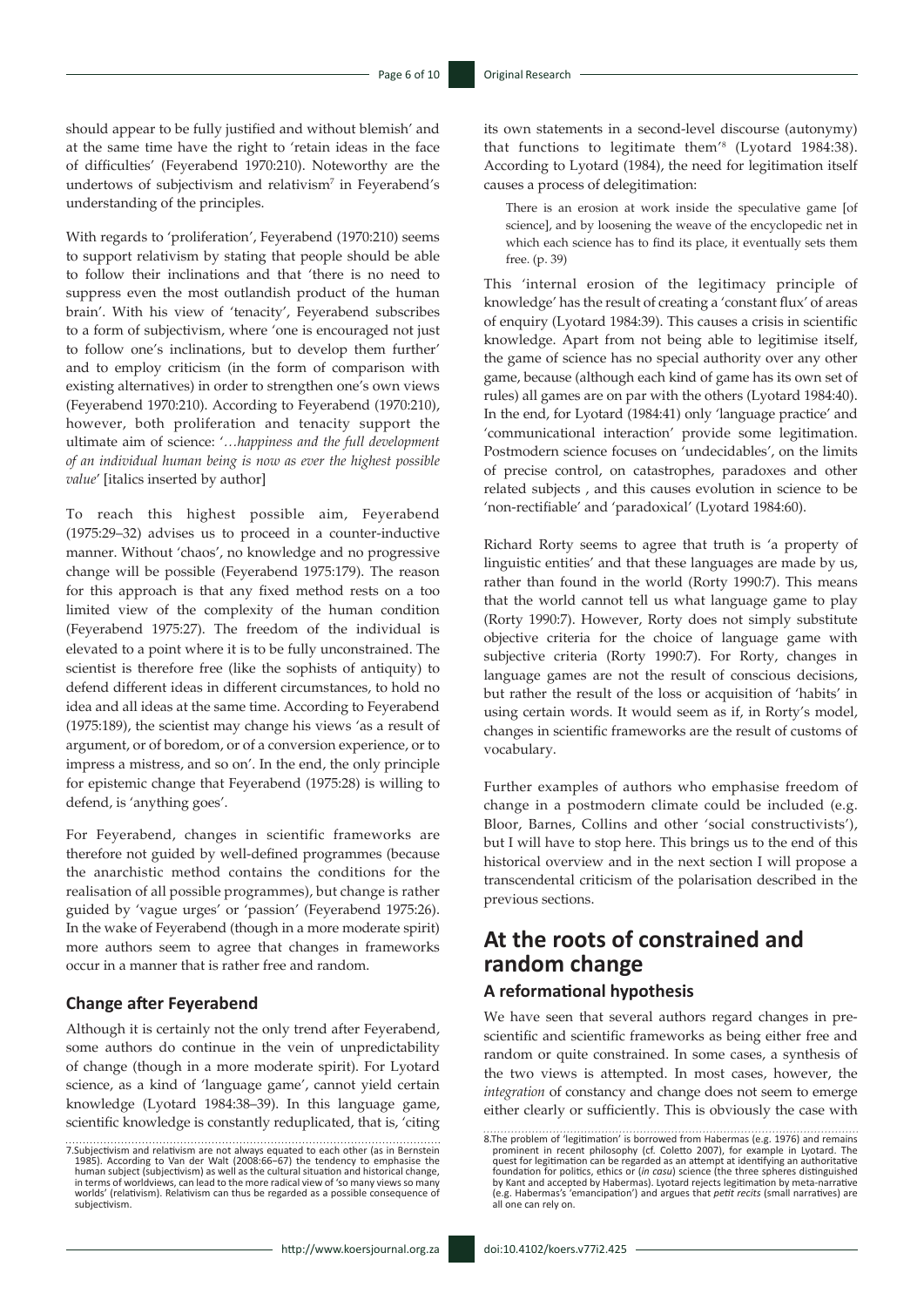the two opposite models, because either change or constancy is given primacy. But even in the 'middle positions', change and constancy are juxtaposed or balanced, rather than integrated.

Should one attempt to penetrate into the deeper reasons behind this state of affairs? The following hypothesis can be advanced from a Dooyeweerdian point of view. Herman Dooyeweerd does not discuss the authors mentioned in this article, but he (1979:148–188) describes the consequences of certain pre-theoretical dynamics and mechanisms for culture in general. He (1979:15–16) recognises a religious driving force at work in humanist culture, which he terms the 'nature-freedom' ground motive. The nature-pole is rooted in the orderliness of concrete reality (conceived rather deterministically) whilst the freedom-pole is rooted in the unconstrained human personality. In *Roots of western culture*, Dooyeweerd (1979) describes the modern humanist emphasis on the freedom of the human personality and the view of 'nature' consequently adopted. Nature becomes:

an expansive arena for the explorations of his (sic) free personality, as a field of infinite possibilities in which the sovereignty of human personality must be revealed by a complete *mastery* of the phenomena of nature. (p. 50)

By contrast, the 'nature' pole of the ground motive (which prevailed until the 18th century) implied a mechanistic view of nature and the adoption of the natural-scientific method (with its faith in the power of reason and progress). This ideal of science tried to include all of reality in a chain of causes and effects inspired by physics and leading to the division of complex phenomena into their simplest 'elements' (Dooyeweerd 1979:183). This became the new scientific method, granting the elimination of prejudice and speculation. In this perspective, nothing can be accepted as 'truly real if it does not fit into this chain of mechanical cause and effect' (Dooyeweerd 1979:153). Ironically, however, it soon became apparent that this 'chain' left no freedom for the human being itself (regarded as a part of nature and therefore also causally determined). Nature and freedom, therefore, threaten each other: either humans 'abolish' nature, or nature abolishes humans. In between these extremes, there are recurring attempts at 'reconciling' the two poles in a sort of middle position.

In the 19th century the shift to the freedom-pole inspired a new scientific method inclined to a 'new universalism', which led to an attempt at understanding the 'peculiar place and function of the parts in terms of the whole' and focused on the individuality of phenomena (Dooyeweerd 1979:182–183). This was particularly suited to the science of history and, thus, historicism was enthroned as the new scientific method (Dooyeweerd 1979:184). Dooyeweerd closely associates historicism and relativism. In his (1979:151) opinion the historicism of the freedom pole did not permit scientific thought to recognise a given structural (i.e. creational) order<sup>9</sup>, thus causing the *locus* of order to be (mis)placed in the human knowing subject. One of the consequences was

9.With 'given creation order', Dooyeweerd refers to the structure for reality (cf. fn 1 above).

that the notion of scientific truth became rather relativised.<sup>10</sup> Summing up, the two poles of the humanist ground motive move in two different directions. The one leads to a constrained, patterned, even determined world, the other leads towards a world of unconstrained freedom and unpredictable developments. As science and its developments are part of this world, they are (intuitively) regarded as constrained or un-constrained, depending on the pole attracting the scholar's trust.

### **The humanist ground motive and framework changes**

From this point of view, the authors examined above can all be placed on a continuum between the two extremes of the nature-freedom ground motive. It should be noted that, historically speaking, we meet, firstly, the authors relying on 'determined' change, secondly, the middle position and, thirdly, the option of unconstrained change emerges. Authors such as Holton may be considered closer to the naturepole, whilst Popper and Lakatos occupy positions that can be considered fairly centralised between the two extremes. Feyerabend, Lyotard and Rorty tend towards the freedom pole. Kuhn also belongs to the latter group, but seems to be more moderate in his position. What all of these authors have in common, however, is that their positions all depend on a dialectical (pre-theoretical) starting point.

In the case of dialectical ground motives, two 'spiritually charged' poles exist within a single ground motive (Dooyeweerd 1979:12). The resulting dialectic is characterised by an absolutisation of part of created reality, which necessarily calls forth the correlates of what has been absolutised (Dooyeweerd 1979:13). Dooyeweerd explains that an absolutisation of something which is relative will, in the long run, lead to an absolutisation of its 'opposite' or 'counterpart', because all parts of creation are necessarily related to each other. Such a religious dialectic can never be synthesised into a higher union, because no higher point than the absolute exists.

This dialectic generates a kind of 'pendulum dynamic' driving theoretical thinking from one pole to the other in its attempt to rid itself of this correlativity. According to Dooyeweerd (1979:13) the effect of the pendulum dynamic is that priority or primacy is alternatively attributed to one of the two poles, whilst simultaneously depreciating its opposite. Attempts at synthesis are also performed and can be observed in authors who attempt to hold a middle position between the two extremes. As a result of the powerful dialectical dynamics at work, however, such attempts are usually short-lived, genuine integration cannot be achieved and the pendulum quickly moves to the next pole.

What has been presented here is a hypothesis aimed at understanding and penetrating to the roots of the three main positions concerning framework change, presented

<sup>10.</sup>As Strauss (2005:225) points out, historicism taken to the extreme ('everything<br>is history') becomes unthinkable ('there is nothing left which can have a<br>history'). More radical consequences of this cultural movement in tendencies, for example, in the works of Nietzsche, Dilthey, Spengler and Schelling (Dooyeweerd 1980:81; 111).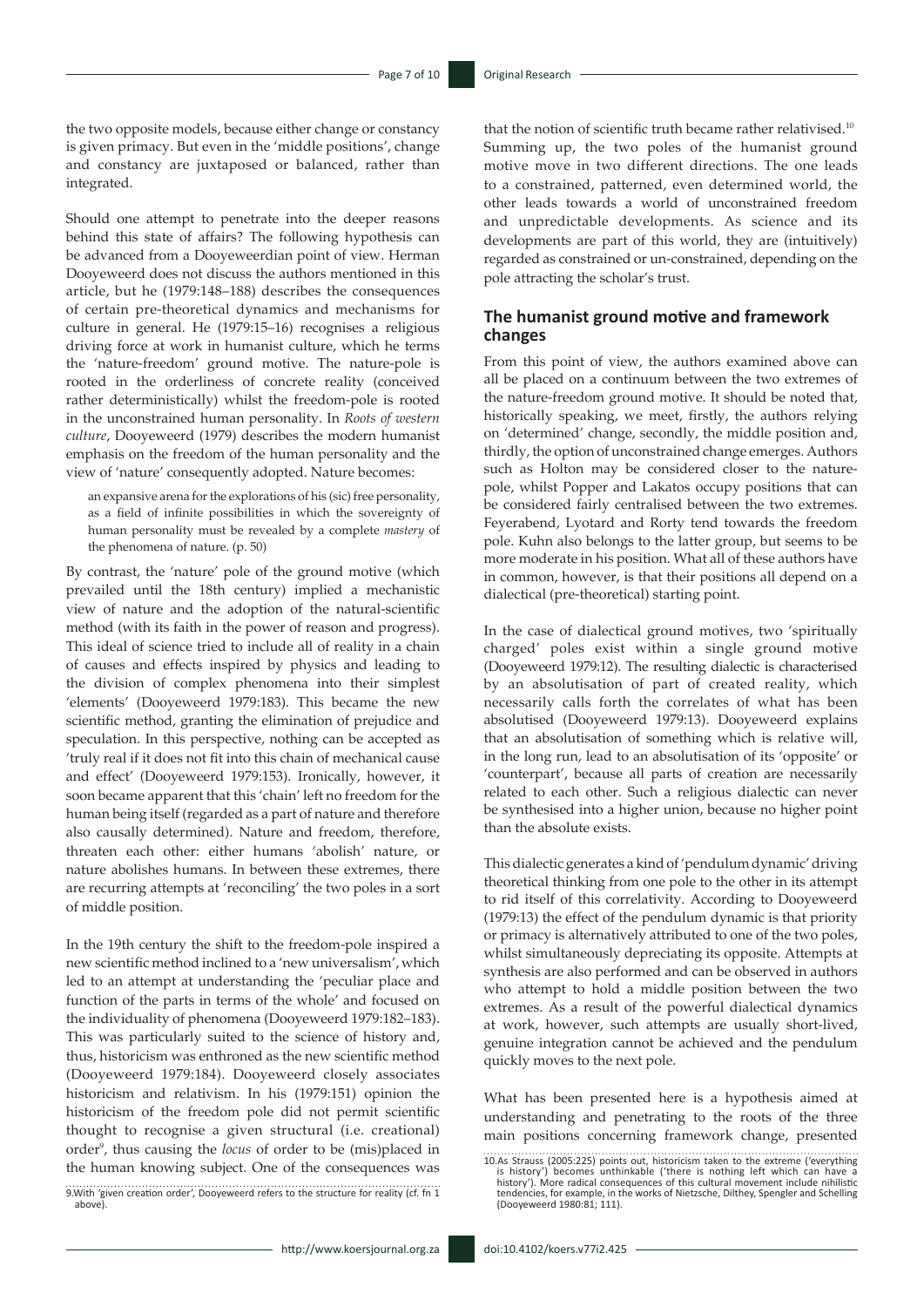in the previous sections. Some readers might consider that such a hypothesis would require substantiation by further evidence, taking into account the complex developments of each author's philosophy. All this cannot be offered within a single article: here I can only indicate, as a modest contribution, a direction for further research. This hypothesis, however, is not indispensable or even necessary<sup>11</sup> to proceed to our next step, namely the search for a model in which change and constancy are better integrated. The main reason for this search is that the models already explored may not be regarded as fully satisfactory. In fact, change and constancy could not be properly integrated, even though in some cases they appear as somehow 'balanced'.

As an alternative to this polarisation, it may be worthwhile to consider authors who proceed from a non-dialectical starting point. A model may be regarded as non-dialectical when it is rooted in a ground motive which does not present dialectical traits (cf. Dooyeweerd 1979:11–14). According to Dooyeweerd, the Christian biblical ground motive of creation, fall and redemption should be regarded as nondialectical. This is the basis on which Dooyeweerd's work developed, and on which Marinus Stafleu (1987:153–157) has developed a model to account for the scientific enterprise.<sup>12</sup>

In the next section, it will be necessary to briefly explain Stafleu's view of science in general, before moving to the more specific question concerning the nature of change in scientific frameworks.

# **Marinus Stafleu**

### **A multidimensional model for framework changes**

In Stafleu's model the notion of *law* is prominent. The aim of the scientific enterprise is defined as: 'the opening up of the law-side of nature'; and the 'discovery and development of law-conformity in reality' (Stafleu 1987:152). Furthermore, his definition of objectivity reads as follows: 'not conformity of theory to fact, but law-conformity' (Stafleu 1987:241). This has a normative consequence: 'investigation of the lawfulness of the creation is conducted by respect for the laws, or rather for the law-giver, the Sovereign of heaven and earth' and further 'it means the subordination of human thought to divine law' (Stafleu 1987:241). The laws are not merely 'descriptive', but also 'prescriptive' (Stafleu 1987:153). This is an attempt at escaping the subject-object dilemma described above by introducing a dimension (the law, and the structural order) which was often recommended by Van Riessen (1992:54–55) as the most suitable 'anchorage' for scientific research.

Stafleu's (1987) model outlines three basic dimensions (or coordinates) which show that research is not a linear process, but is multidimensional:

- 11.The Dooyeweerdian hypothesis is also not the only one that could be employed for the aim of exploring the dialectical conflict discussed above. Similar conclusions<br>might be reached by referring for example to Bernstein's (1985) conflict ('agon')<br>between objectivism and relativism or by utilising Visagi
- 12.A detailed discussion of the connections between the Christian-biblical ground motive and the concrete proposals and tenets of reformational philosophy would be too complex to be (re)proposed here. For an introduction to this topic see for example Hart (1984:325−370).
- 1. the distinction between the 'law-side' and the 'subjectside' (all of which is subjected to the law)<sup>13</sup> of nature
- 2. the distinction between 'universal' and 'typical' modes of being or experience
- 3. the distinction between the various (irreducible) aspects of human experience<sup>14</sup> (pp. 153–154).

Regarding the scientific inquiry, each of the three dimensions is connected with two pairs of directions of research (Stafleu 1987:154):

- 1. We can note that induction is directed toward the law-side whilst deduction is directed towards the subject-side.
- 2. The search for unity is directed to the universal, whilst the search for structure is directed to the typical.
- 3. Lastly, with regards to the search for applications is determined by anticipations, whilst the search for objectivity is determined by retrocipations (pp. 154– 156).

According to Stafleu (1979:15ff) this manifests as a certain pattern in the history of science: a field of science becomes 'isolated' from other fields and subsequently it becomes possible to 'develop' the field, for example to 'design a mathematical framework', to 'relate' it to other fields or to 'apply' it to technical problems.

Stafleu (1979) recognises that this process occurs in various phases:

- 1. An orientation stage characterised by more or less uncoordinated observations and speculative explanations (roughly corresponding to Kuhn's pre-paradigm phase).
- 2. A period of 'isolation', during which the specific concepts and problems of the field are distinguished from those of other fields. Although there is no generally accepted theory (as Kuhn would argue) authoritative scientific works appear, summarising the properties and phenomena characterising a certain field.15 (This phase roughly corresponds to what Kuhn would regard as the acquisition of the first paradigm).
- 3. Furthermore, what Kuhn would call paradigm-shifts are explained by Stafleu as the discovery of both retrocipatory and anticipatory analogies. This happened for example during the phase of 'mathematization' of physics, when the numerical modal aspect shed light on physical phenomena. (p. 15ff)

The model can therefore be used to explain what happens when changes occur in scientific frameworks. In what follows, the term 'multi-dimensional', which I proposed, is enriched by the connotation of 'multi-modal'.

<sup>13.</sup>Stafleu regards as subjected to the law both the (knowing human) subject and the object of knowledge. Simply stated, 'all things, events and relations are subjected to laws' (Stafleu 1987:153).

<sup>14.</sup>For a list of the 'aspects' of human experience, cf. fn. 1 above. According to Stafleu (1987:154), the aspects are related to each other because: (1) 'they show a linear order' which can be indicated as referring forward (anticipations) or backward (retrocipations) and (2) each aspect refers to the other aspects.

<sup>15.</sup> Stafleu (1979:15ff) demonstrates this pattern in the history of science, in dialogue<br>with Kuhn, by using examples from studies of electricity and magnetism: Wilh<br>Gilbert gave a summary of magnetism in 1600, separating other and in 1733 Charles Du Fay developed a defining summary for studies of electricity (Stafleu 1979:15ff).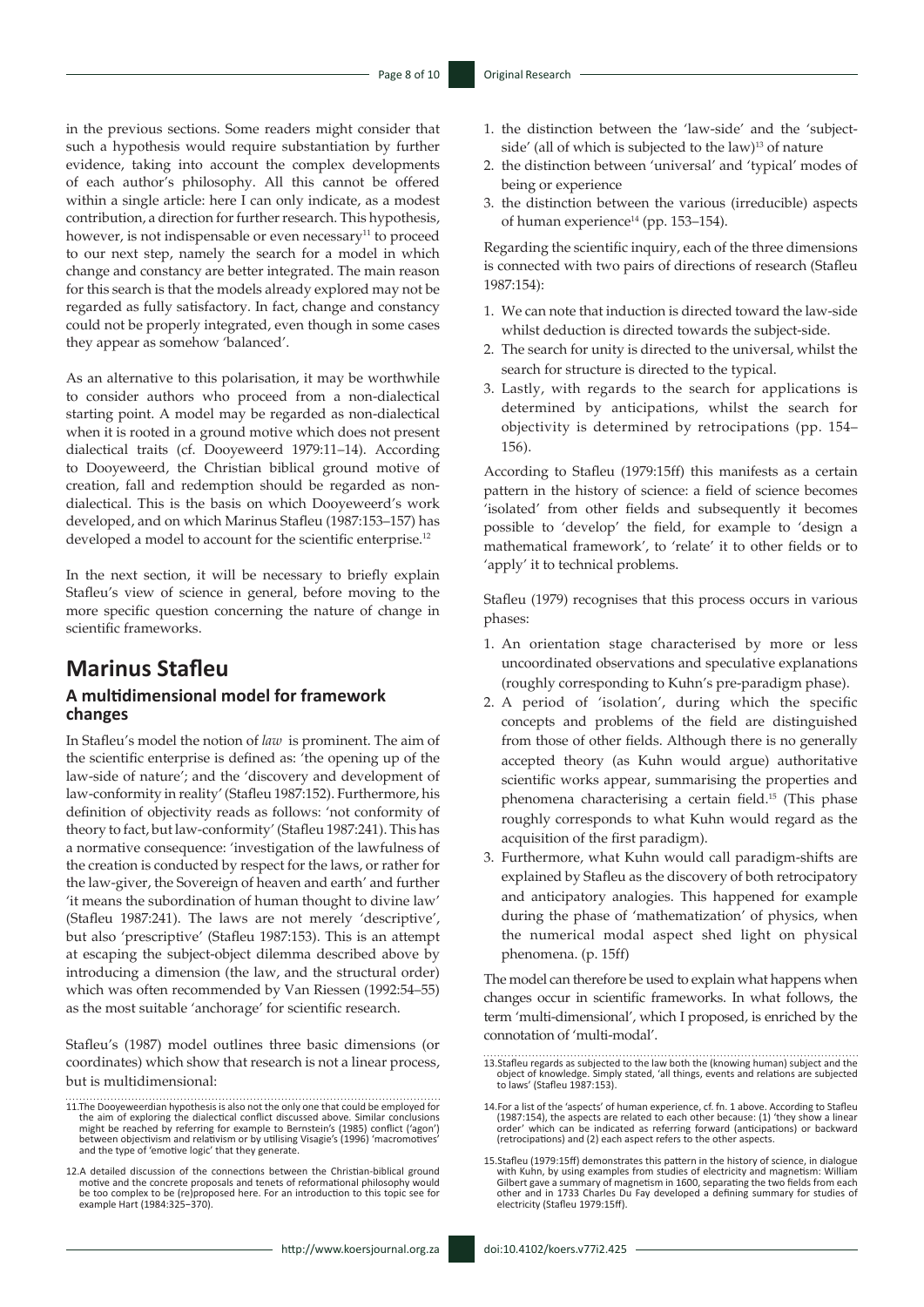#### **Constancy and change in framework changes**

Stafleu argues that during the opening-up process meaning is both deepened and relativised (Stafleu 1980:26) (In the latter case, especially, the discoveries can be truly spectacular). This means that framework changes are not only 'revolutionary', but also follow persistent 'themes' (to use Holton's language). In fact, the modal aspect in question remains the same (as a fundamental and irreducible mode of explanation), but at the same time it is not exactly the same anymore, as it is 'opened up' by modal analogies (Stafleu 1980:26). Change and constancy are therefore deeply integrated. From this point of view, the fact that both revolutionary change and persistent 'themes' were discovered in the history of science becomes quite understandable (Stafleu 1980:27).

This model also implies that changes in epistemic frameworks occur according to a pattern, neither completely random nor rigidly constrained, which results in change being dynamic but not arbitrary. Because the model is based on a nondialectical motive, change and constancy are more integrated and coherent, in a way that is not always possible even in the most 'centralized' positions examined above. For example, Kuhn has change especially in one (the revolutionary) phase of science and constancy in another (normal science). Popper and Lakatos may be regarded as having a more integrated approach and this may be appreciated. However, if the (reformational) hypothesis that they are attempting an unlikely synthesis is plausible, one would expect that their attempt would be rapidly followed by more polarised positions (in this case in the historicist direction). Historically speaking, this is precisely what happened.

Stafleu's model deals particularly with changes in special-scientific frameworks. Regarding the pre-theoretical frameworks, other authors in the reformational tradition have developed some valuable perspectives. As already mentioned, Dooyeweerd (1979:11–14) describes a 'pendulum' dynamic between opposing poles of a religious ground motive, giving some structure to changes, whilst with philosophy the problem-historical method of Vollenhoven (2005:113; 114) suggests some interaction between 'types' and 'time currents' in such a way that 'types' are changed by each new time period. An explication of the latter method is beyond the scope of the current article, but is well worth investigating (cf. Vollenhoven 2005:95ff).

# **Conclusion**

Since the recognition of the existence and role of prescientific epistemic frameworks in philosophy of science, three main approaches to framework change have been detected. The first approach regards changes in frameworks as occurring in a way that is rather constrained, predictable and even according to a pre-determined pattern. The second approach seems to argue that changes in frameworks occur in a way that is more random or unpredictable and free from

constraints. In between these two views, a middle position is found that attempts a kind of synthesis between constancy and change.

The reformational approach sketched above would acknowledge the importance of the structural order for reality (in terms of the modal aspects) influencing changes in epistemic frameworks. By referring to both the irreducibility and cohesion of modal aspects, I have argued, it is possible to explain framework changes both in terms of continuity and revolutions, which result in changes being dynamic but also deeply integrated with constancy.

# **Acknowledgements Competing interests**

The author declares that she has no financial or personal relationships which may have inappropriately influenced her in writing this article.

# **References**

- Bernstein, R., 1985, *Beyond objectivism and relativism: Science hermeneutics and praxis*, University of Pennsylvania Press, Philadelphia.
- Coletto, R., 2007, 'The legitimacy crisis in late-modern philosophy of science: Towards a reformational response', PhD thesis, North-West University, Potchefstroom.
- Coletto, R., 2011, 'Science and non-science: The search for a demarcation criterion in the 20th century', *Tydskrif vir Christelike Wetenskap* 47(1), 63–79.
- Dooyeweerd, H., 1979, *Roots of western culture: Pagan, secular and christian options*, Wedge, Toronto.
- Dooyeweerd, H., 1980, *In the twilight of western thought*, The Craig Press, Nutley.
- Feyerabend, P.K., 1970, 'Consolations for the specialist', in I. Lakatos & A. Musgrave (eds.), *Criticism and the growth of knowledge*, pp. 197–230, Cambridge University Press, Cambridge.
- Feyerabend, P.K., 1975, *Against method: Outline of an anarchistic theory of knowledge*, New Left Books, London.
- Feyerabend, P.K., 1985, *Realism, rationalism and scientific method − Philosophical Papers*, vol. 1, Cambridge University Press, Cambridge.
- Habermas, J., 1976, *Legitimation crisis*, Heinemann, London.
- Hart, H., 1984, *Understanding our world: An integral ontology*, University Press of America, Lanham.
- Holton, G., 1973, *Thematic origins of scientific thought*, Harvard University Press, **Cambridge**
- Holton, G., 1978, *The scientific imagination: Case studies*, Cambridge University Press, **Cambridge**
- Kuhn, T.S., 1970a, *The structure of scientific revolutions*, The University of Chicago Press, Chicago.
- Kuhn, T.S., 1970b, 'Reflections on my critics', in I. Lakatos & A. Musgrave (eds.), *Criticism and the growth of knowledge*, pp. 231–277, Cambridge University Press, **Cambridge**
- Kuhn, T.S., 1970c, Logic of discovery or psychology of research?', in I. Lakatos & A. Musgrave (eds.), *Criticism and the growth of knowledge*, pp. 1–23, Cambridge University Press, Cambridge.
- Lakatos, I., 1970, 'Falsification and the methodology of scientific research<br>programmes', in I. Lakatos & A. Musgrave (eds.), Criticism and the growth of<br>knowledge, pp. 91–196, Cambridge University, Cambridge.
- Lakatos, I., 1978, 'History of science and its rational reconstructions', in J. Worrall & G. Currie (eds.), *The methodology of scientific research programmes: Philosophical papers*, vol. 1, pp. 102–138, Cambridge University Press, Cambridge. [http://](http://dx.doi.org/10.1017/CBO9780511621123.004) [dx.doi.org/10.1017/CBO9780511621123.004](http://dx.doi.org/10.1017/CBO9780511621123.004)
- Loubser, R.A., in press (a), 'Tracing some consensus on the nature of pre-scientific frameworks in philosophy of science', *Acta Academica*. (To be published.)
- Loubser, R.A., in press (b), 'An ontological exploration of change and constancy', *Tydskrif vir Christelike Wetenskap*. (To be published.)
- Lyotard, J.-F., 1984, *The postmodern condition: A report on knowledge*, Manchester University Press, Manchester.
- Popper, K.R., 1961, *The poverty of historicism*, Routledge & Kegan Paul, London.